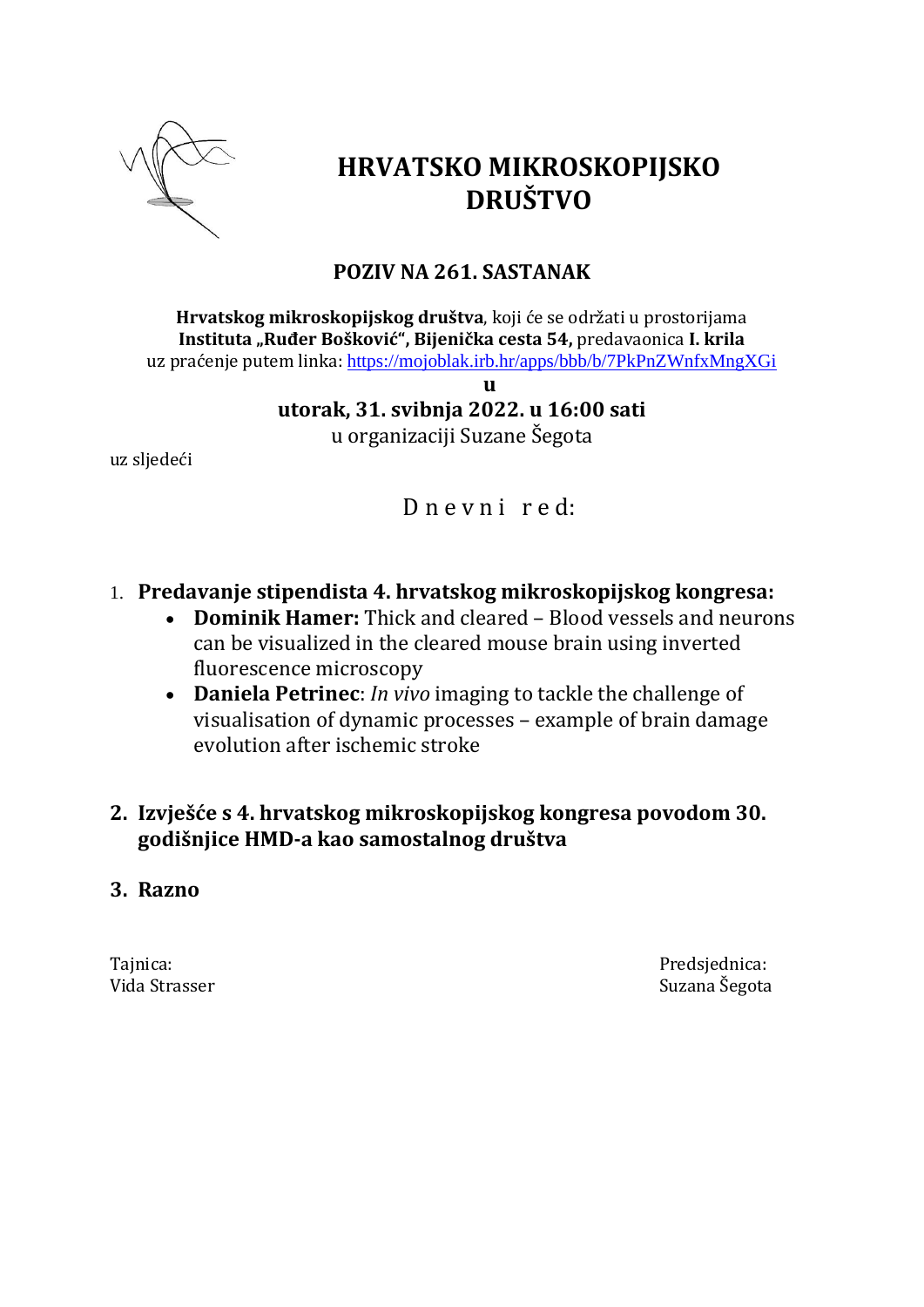#### **Thick and cleared – Blood vessels and neurons can be visualized in the cleared mouse brain using inverted fluorescence microscopy**

Dominik Hamer (1), Daniela Petrinec (1), Monika Berecki (1), Laura Skukan (1), Srećko Gajović (1)

1) Croatian Institute for Brain Research, University of Zagreb School of Medicine, Zagreb, Croatia

To visualize whole organs or whole body of humans or animals, different imaging techniques can be applied. Novel light sheet fluorescence microscopy (LSFM) allows to visualize large samples, in particular whole organs of the laboratory animals. The variety of tissue clearing procedures are used for achieving sample transparency and the visualisation is based on the labelling of structures of interest by fluorescence. The main goal of this research was to image the structures in the cleared mouse brain with a special task to verify if the clearing procedure can be beneficial even if "classical" easily available fluorescent microscopes were used for sample visualisation. The inverted fluorescence microscope (The EVOS® FL Auto Imaging System, ThermoFisher Scientific) was used as a test instrument for this purpose. Previously naturally transparent parts of mouse embryos were imaged using fluorescence microscopy by our group [1,2]. A fluorescent marker was applied to the brain of live mouse by stereotaxic injection. The fluorescent staining 10 % fluorescein solution (Fluorescite, Alcon) and Isolectin GS-IB4 from *Griffonia simplicifolia*, Alexa Fluor 568 Conjugate (Invitrogen) was injected by help of stereotaxic apparatus (David KOPF Stereotaxic Instrument Small Animal Frame 5001 H7000). Moreover, mouse brains were isolated from two months old animals (Thy1-YFP-16 strain), which naturally expressed yellow fluorescent protein in neurons. As a third approach, blood vessel visualization *Lycopersicon esculentum* Lectin Texas Red (Invitrogen) was injected in the left heart ventricle of living mouse (Fig. 1). In all three cases the mice were perfused by  $1 \times PBS$  and  $4\%$  formalin solution and subsequently cleared. For whole brain tissue clearing, three methods were used: ECi (optical clearing using ethylcinnamate), iDISCO (immunolabeling-enabled threedimensional imaging of solvent-cleared organs) and PEGASOS (polyethylene glycol-associated solvent system). Cleared mouse brain samples were cut on approximately 1 mm thick slices using mold (Alto Acrylic 1 mm Mouse Brain Coronal 40-75gm, CellPoint Scientific), mounted subsequently on the glass slides in the drop of the final clearing solution, covered by coverslips, and imaged using inverted fluorescence microscope. The ECi method was preferred as the protocol for clearing lasted only one day and used chemicals were nontoxic. iDISCO clearing technique made brain slices brittle and difficult to handle. Even without using LSFM, it was possible to visualize fluorescently labelled structures in thick samples. It still remains to be clarified if this type of imaging is suitable not only for qualitative description of the samples, but also for quantitative measurements. In conclusion, the clearing of mouse brain produces thick slices suitable as well for imaging and analysis by fluorescence microscopy.

Keywords: blood vessels, neurons, clearing techniques, mouse brain, fluorescence microscopy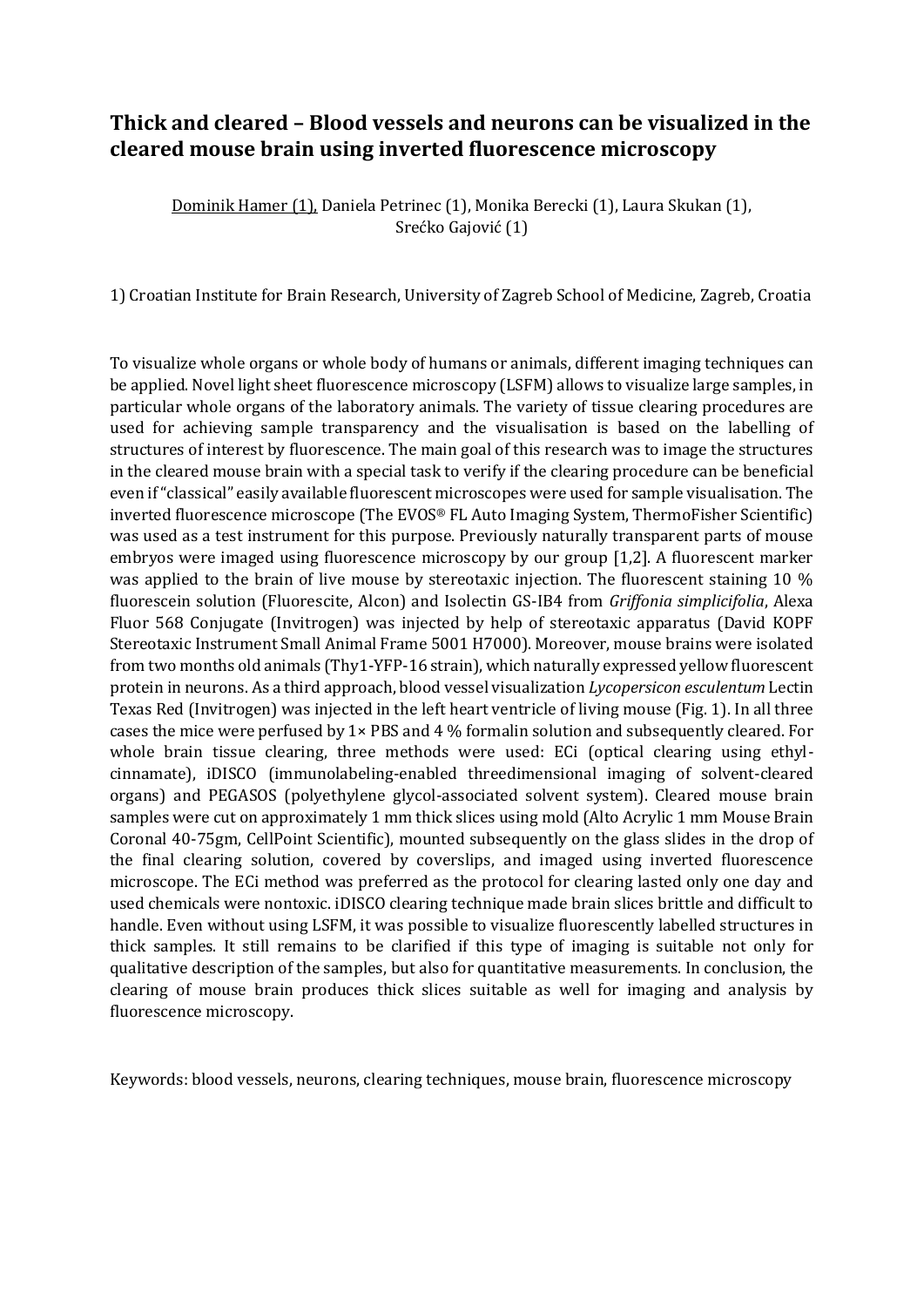

Figure 1. Blood vessels in cleared mouse brain slices (approximately 1 mm sample slice, brain clearing method ECi) labeled with *Lycopersicon esculentum* Lectin Texas Red (Invitrogen) using inverted fluorescence microscope.

References:

- 1. I. Alić et al., Neurosci. Lett. 634 (2016) 32–41.
- 2. M. Žižić Mitrečić et al., Cells Tissues Organs 192 (2010) 85–92.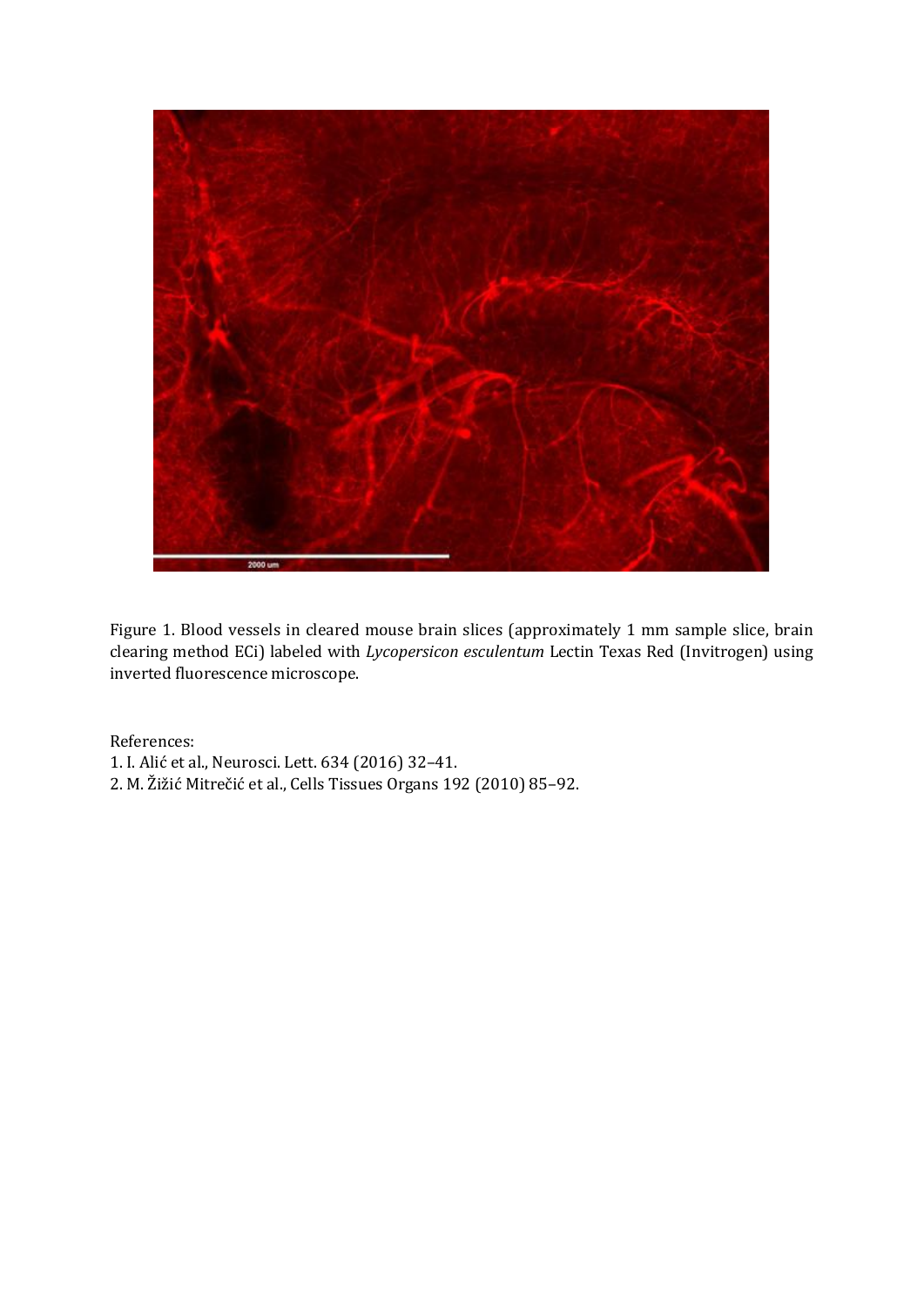### *In vivo* **imaging to tackle the challenge of visualisation of dynamic processes – example of brain damage evolution after ischemic stroke**

Daniela Petrinec (1), Dominik Hamer (1), Sanja Sarkočić (1), Paula Josić (1), Rok Ister (1), Monika Berecki (1), Laura Skukan (1), Marina Dobrivojević Radmilović (1), Siniša Škokić (1), Anton Glasnović (1), Srećko Gajović (1)

1) Croatian Institute for Brain Research, University of Zagreb School of Medicine, Zagreb, Croatia

The challenge of visualisation of the dynamic processes which change through time remains an important challenge, in particular if combined with methods with different magnification range. Together with light, some other visualisation modalities can be applied, for example magnetic resonance or X-ray-based micro-CT. In animal experiments, the additional issue is the need to reduce the number of animals, refine the animal procedures and replace animals by other experimental approaches. Subsequently, we have organised a platform for *in vivo* imaging of the laboratory animals, which allowed multiple imaging sessions during a single experimental protocol. This was applied to study the animal model of human ischemic stroke, where brain lesion was caused by transient middle cerebral occlusion (tMCAO). Two imaging modalities were used, magnetic resonance imaging (MRI) and optical imaging of bioluminescence (BLI), and the obtained *in vivo* imaging results were combined by histological analysis and immunohistochemistry of the mouse brain and flow cytometry of isolated and separated brain cells. Moreover, the imaging results were related to the functional outcomes of the animals obtained by neurological deficit scoring. The described approach was used to compare the mice deficient for the specific receptor on the microglia, Tlr2, to which particles of necrotic cells bind and subsequently elicit neuroinflammation [1]. The experimental paradigm included the follow up of animals for 28 days after ischemic lesion. The imaging sessions allowed us to compare the brain consequences between Tlr2-deficient to control wild-type animals. Tlr2-deficient animals survived better after ischemic lesion, however, had bigger lesions and neurological scores. After 28 days, Tlr2-deficient animals were comparable to their controls. Bioluminescence imaging showed higher Gap43 expression in Tlr2-deficient animals related to the processes of brain repair. The same was shown by modelling the relation between the ischemic lesion and functional outcome indicating that Tlr2-deficient animals recovered better than the wild-type controls. In conclusion, the *in vivo* imaging modalities combined with other microscopy methods provided a multimodal approach, giving insight into the time-dependent changes of the mouse brain after ischemic lesion. The animals are followed analogously to the human patients which allows testing the preclinical interventions with the aim to design future human therapies of the stroke.

Keywords: magnetic resonance imaging, optical *in vivo* imaging, bioluminescence imaging, mouse brain, ischemic lesion